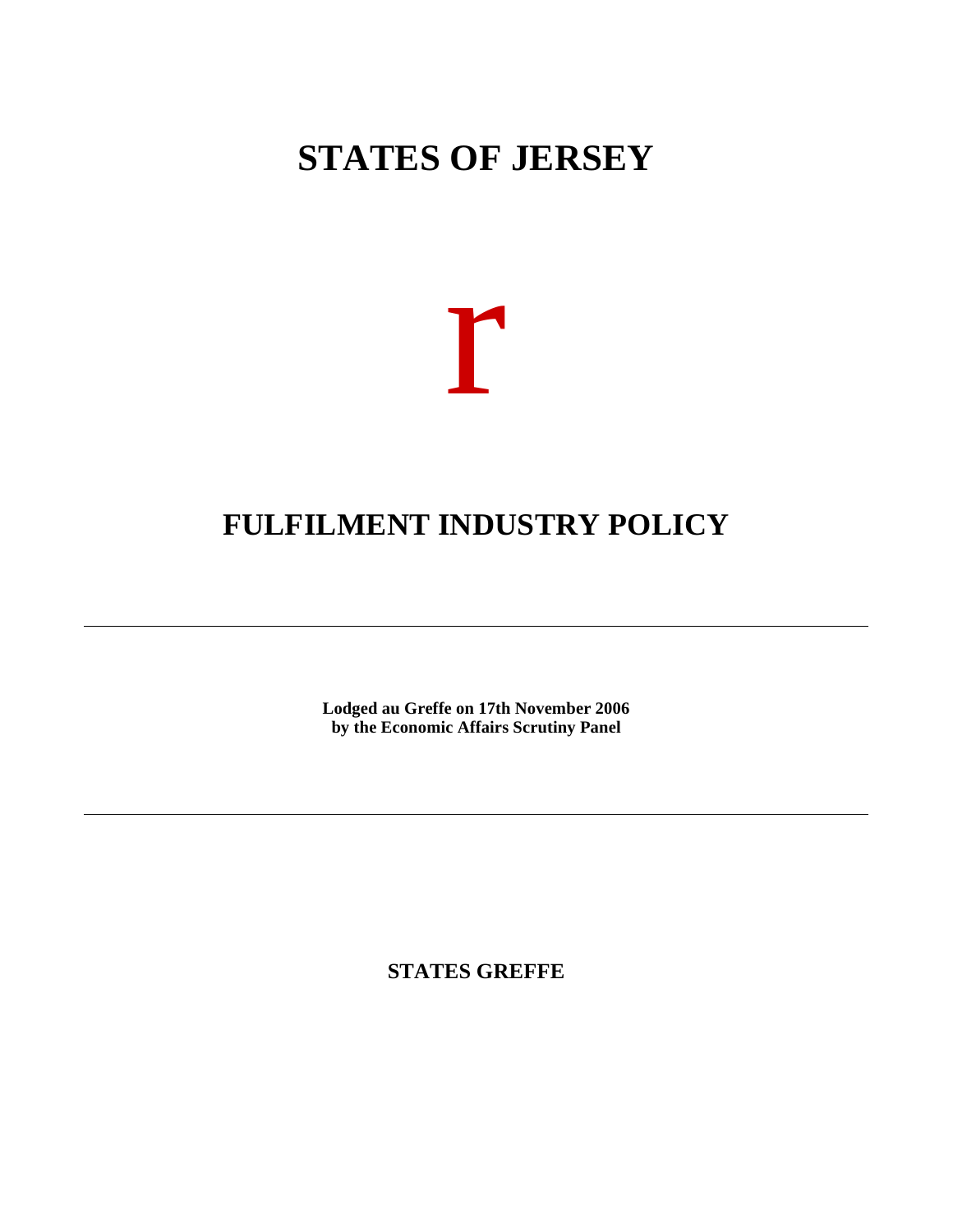### **PROPOSITION**

#### **THE STATES are asked to decide whether they are of opinion**

- (a) to request the Minister for Economic Development
	- (i) to centralise policy regarding the fulfilment industry under a dedicated post for ecommerce to offer more direct political support for the industry and promote diversification through the growing e-commerce sector;
	- (ii) to undertake a further review of the fulfilment industry, in order to obtain a fuller and more comprehensive understanding of its current and potential rôle in the Island's economy;
	- (iii) to direct the Jersey Competition Regulatory Authority, in accordance with the provisions of Article 9 of the Postal Services (Jersey) Law 2004, to investigate cross-subsidy between Jersey Post International Limited and Offshore Solutions Limited, and to report its findings to the Minister for onward transmission to the States;
- (b) to request the Chief Minister, following consultation as appropriate with other Ministers and the Attorney General, to review the current mechanisms across all ministerial departments for appeals against ministerial decisions under statutory powers, and the mechanisms to deal with requests for reconsideration of such decisions, and to establish a code of practice in respect of such appeals and requests for reconsideration to ensure that they are just and fair, and to bring the code to the Assembly for approval by 30th April 2007.

#### ECONOMIC AFFAIRS SCRUTINY PANEL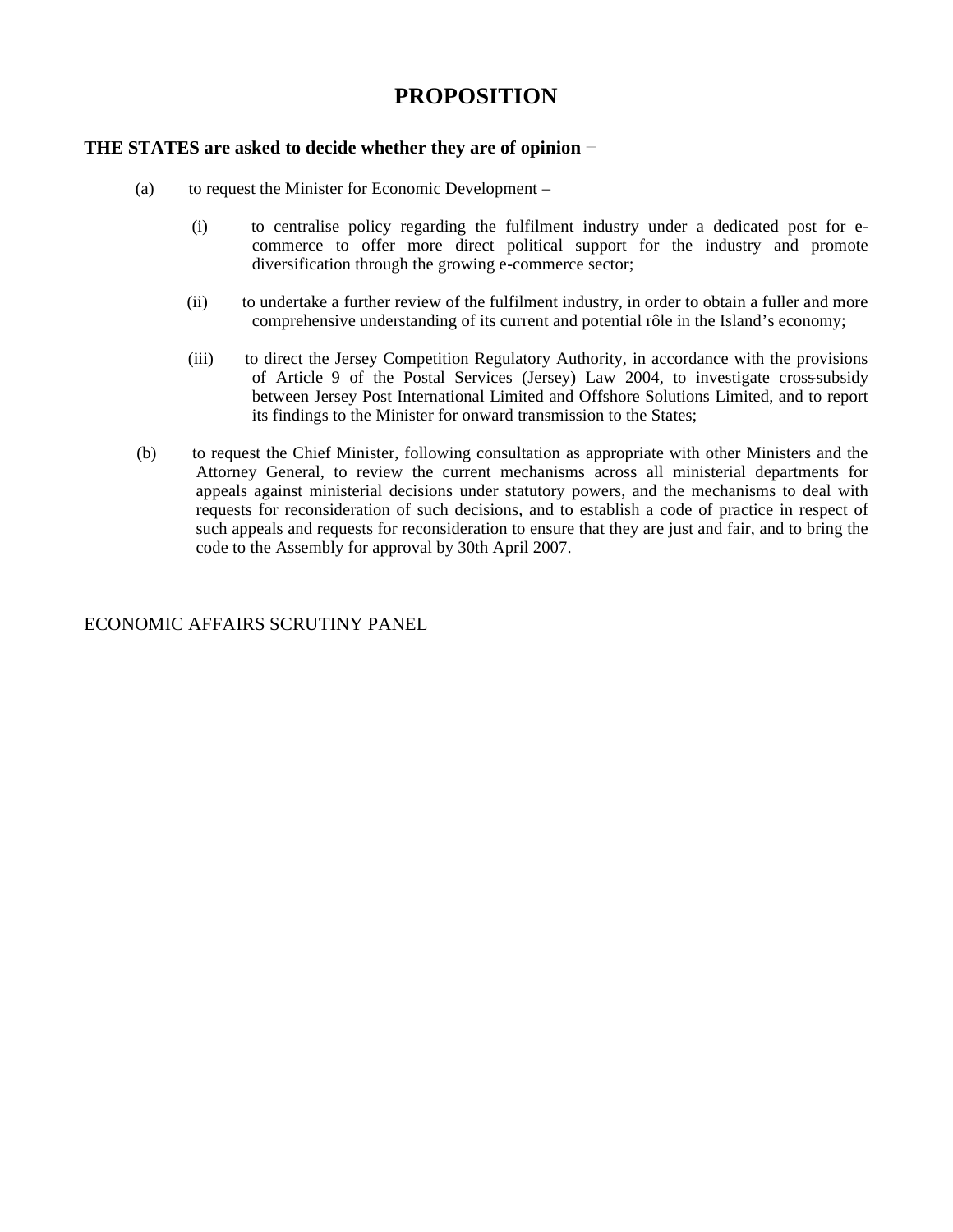#### **REPORT**

The Report entitled 'The impact of the fulfilment industry on the local economy' (S.R.7/2006) of the Economic Affairs Scrutiny Panel, presented to the States on 30th October 2006 contained some 18 key findings, many of which were critical of the actions of the Minister for Economic Development in his development of policy and its impact upon the fulfilment industry. Indeed, we may see further knock-on effects on Jersey Post, the level of which we cannot gauge at the time of lodging.

Given the response of the Minister for Economic Development in his statement to the states on 7th November, the Economic Affairs Scrutiny Panel is concerned that its 4 recommendations are given proper consideration and are acted upon by the Ministers concerned. Hence this proposition has been brought before the Assembly.

(a) (i) The Panel has found that there had been a lack of real political support for, and commitment to properly manage the growth of, the industry on the part of successive ED committees and the current minister. Much had been made of this new 4th arm of a diversified economy, but it had been largely left to its own devices.

> Opportunities to go out and pro-actively promote the industry as the way ahead in the global supply of cheaper consumer products had been largely ignored. As a result, when the industry came under attack from U.K. small business organisations, the Economic Development Minister was forced into an untenable defensive position.

> In addition, there had been a history of misinterpretation and confusion over the policies that have been applied to the fulfilment industry.

Nonetheless the Panel believes that the Island can still benefit from the massive potential growth in e-commerce and should maximise its efforts in this direction. The Economic Development Department should centralise policy regarding the fulfilment industry under an e-commerce 'Tsar' to offer more direct political support for the industry and promote diversification through the growing e-commerce sector.

(a) (ii) The Panel discovered that prior to 2005 no organisation had a clear idea of how large the fulfilment industry actually was. The Jersey Financial Services Commission (JFSC), which holds information on all companies operating in Jersey, does not record fulfilment companies as a separate category, but includes them as 'retailers', and so cannot determine how many there are. The information held by the Economic Development Department prior to 2005 was based on applications for staff under the  $\overline{RUD}$  legislation, and thus only counted 3PS and WCC operations but did not count the number of customers of each 3PS.

> As a result of the growth of the industry, the Economic Development Committee, in late 2004 commissioned a study of the industry by the Statistics Unit. These figures formed the basis of a report from a consultant group, Oxera, in 2005. The Oxera analysis of costs and benefit of the fulfilment industry to the Island was produced in 2005.

> The panel found that the 2005 Oxera report had seriously underestimated the actual and potential benefits to the island of much of the industry, and that given the rapid development of this sector a fuller and more comprehensive study to inform future initiatives should be undertaken.

(a) (iii) Prior to the introduction of the February 2006 policy, OSL's business model was heavily geared towards encouraging 'branded retailers' to operate through Jersey, and therefore through itself and Jersey Post. Almost 20% of its business was from large U.K. retailers, and this was set to grow. OSL's planning in 2005 is illustrated in the report to the proposition 'Units 1 and 2, L'Avenue Le Bas, La Rue des Près Trading Estate – re-assignment of leases' (P.104/2005), attached as an annex.

It assumed that many new start-ups would fail, and that the large U.K. retailers would be best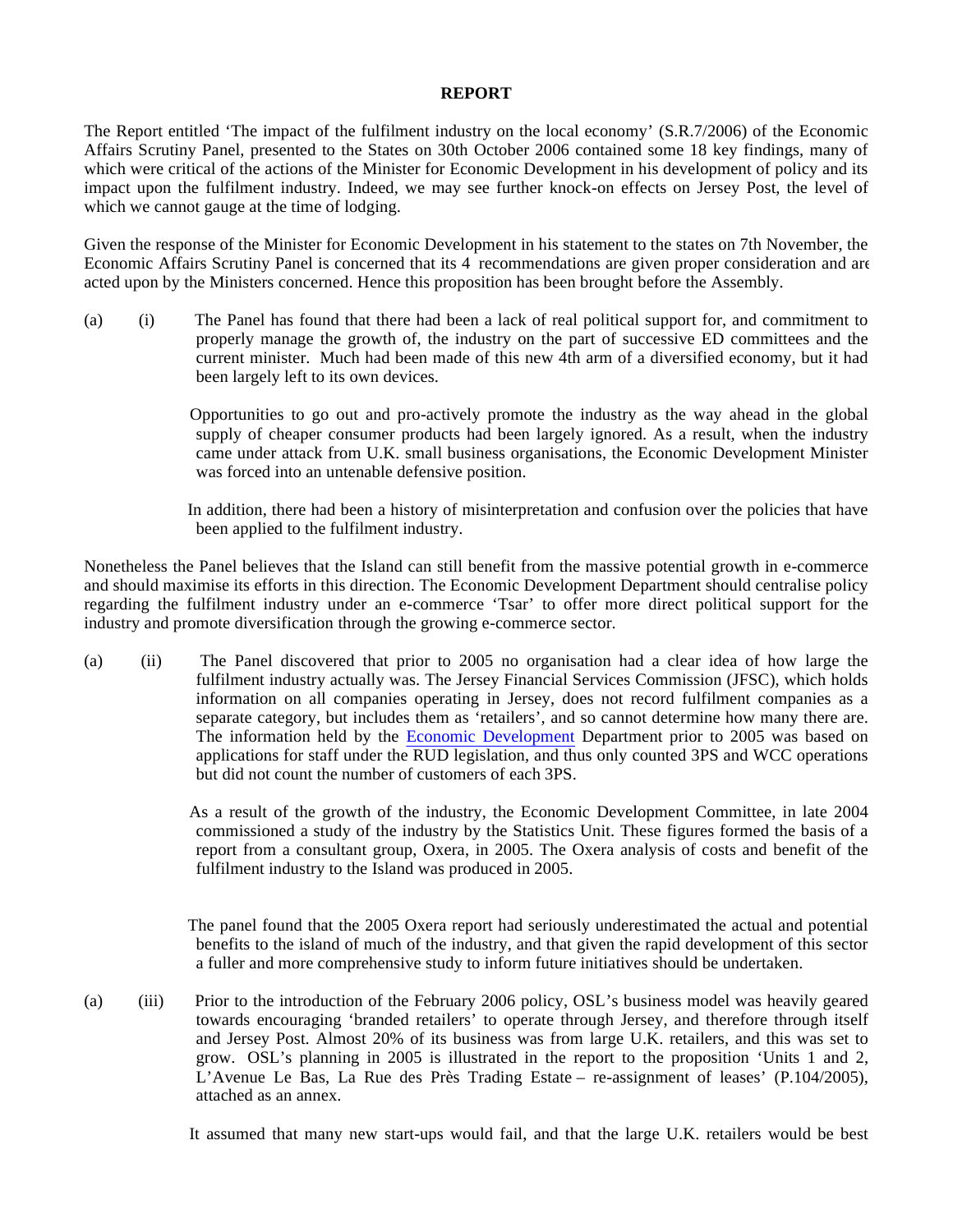placed to rapidly develop a fulfilment operation. It concentrated on companies operating into the U.K. market, selling DVDs and CDs which at that time had the largest growth potential. This was seen as the easiest method to obtain more pick and pack custom for OSL, thereby driving up overseas postings through Jersey Post, and increasing stamp revenue.

> The Panel's understanding is that the company will lose the majority of its customers, producing a significant loss of revenue in 2007. Since it has yet to contribute a profit from its fulfilment activities to its parent company, Jersey Post, but does contribute through its mailing volumes to Jersey Post's profits, it has effectively been the recipient of a cross subsidy. It is almost certain that it will again not be profitable in 2007. Now that Jersey Post is incorporated and subject to regulation by the JCRA the Panel believes that such cross-subsidy is liable to be declared anticompetitive and stopped by the JCRA. Jersey Post has informed the Panel that OSL has reviewed its pricing structures to ensure cross subsidies do not occur in the future.

> The Panel believes that Offshore Solutions Limited cannot survive the Minister's policy of February 2006 without further cross-subsidy, which it believes to be anti-competitive.

It therefore calls on the Minister's powers to direct the JCRA to investigate and report on the cross-subsidy of OSL.

(b) The Panel became aware of several specific incidents in which companies and individuals appealing to the Economic Development Department in respect of Regulation of Undertakings and Development decisions have met with difficulty and frustration. Initially there appeared to some confusion as to what appeal mechanisms were in place, and who could or should be operating them.

 The Minister has now described the appeal process within the Department as being an appeal to the Minister against the Minister's decision, based on new evidence submitted, followed by the opportunity to take the matter to the Royal Court as detailed in Article  $6(7)$  of the Regulation of Undertakings and Development (Jersey) Law 1973.

 The Panel does not feel that a situation in which the Minister reviews his own decision is entirely reasonable. When the only further recourse is to take the matter through a potentially difficult and expensive court process, then there is no effective internal appeal mechanism, and this is against the operation of natural justice.

 The Panel is also concerned that the letters accompanying the granting of time limited licences or licence refusals made no mention of the appeal process, including that it was a time-limited process. Companies in receipt of time-limited licences would have been out of time within 2 months. The omission of any reference to the appeal mechanism by the Department is, the Panel believes, unreasonable.

 The Panel was also aware of issues which had previously arisen regarding appeals to the Housing Minister, and is concerned that sufficient consideration has not been given to appeal processes that are simple to access across ministries. The role of the Administrative Appeals process also requires consideration.

 The Panel considers that it would be appropriate, in the new era of joined-up government, to apply a standard method of appeals that will specify the procedure to be followed, ensure transparency, and ensure that the people affected by decision are made clearly aware of the existence of an appeals mechanism and how to use it.

 The Panel is unsure about the reasonableness, or even the legality, of Ministers both taking and reviewing decisions. The Attorney General should be asked to rule on this matter.

#### **Financial and manpower implications**

If the dedicated post required in this proposition were to be an entirely new additional post, this might result in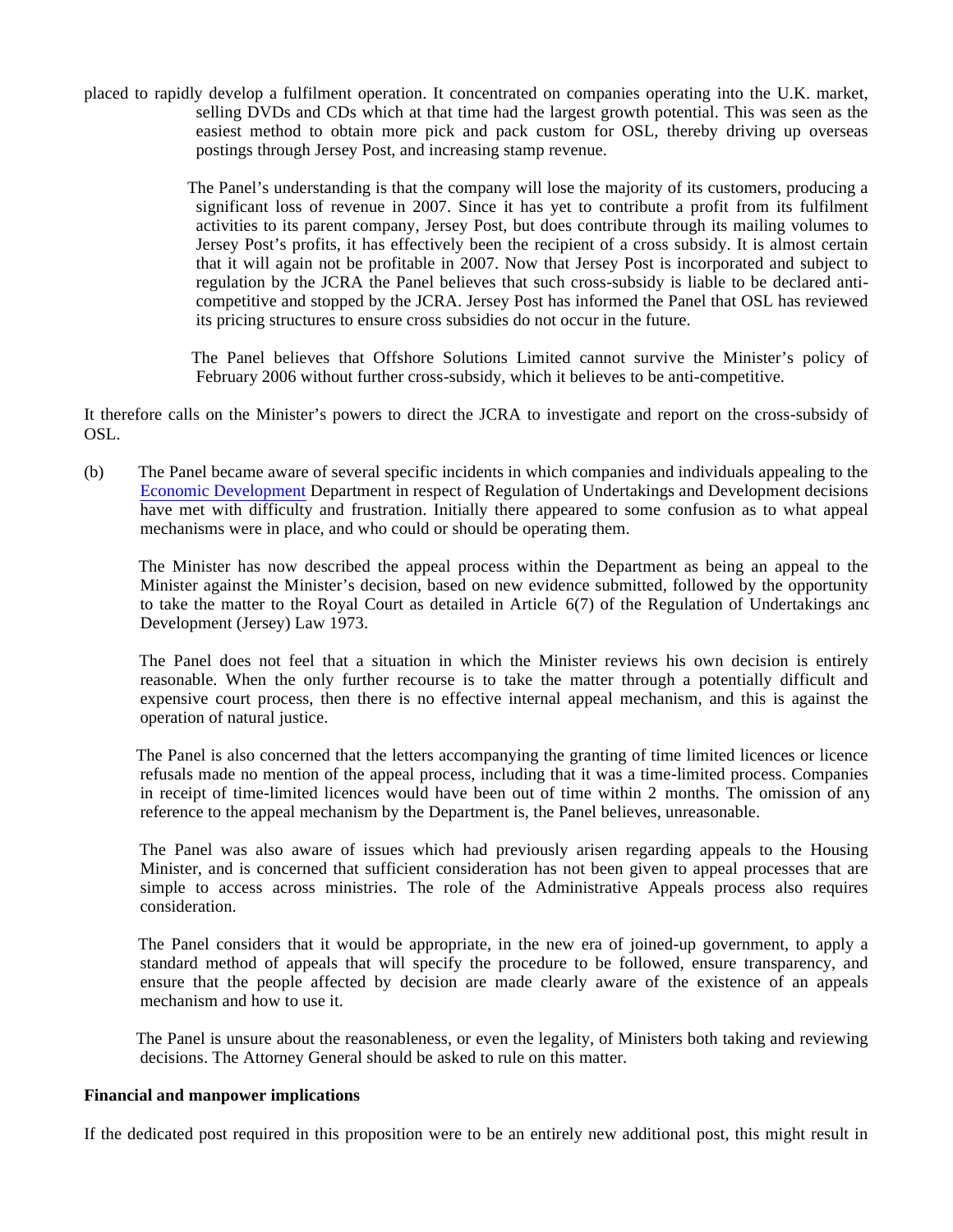additional annual costs of £120,000. However, the Panel envisages that this responsibility could be covered by the additional 8.5 staff and£1.4 million already allocated for the new Enterprise and Business Development Strategy and associated schemes.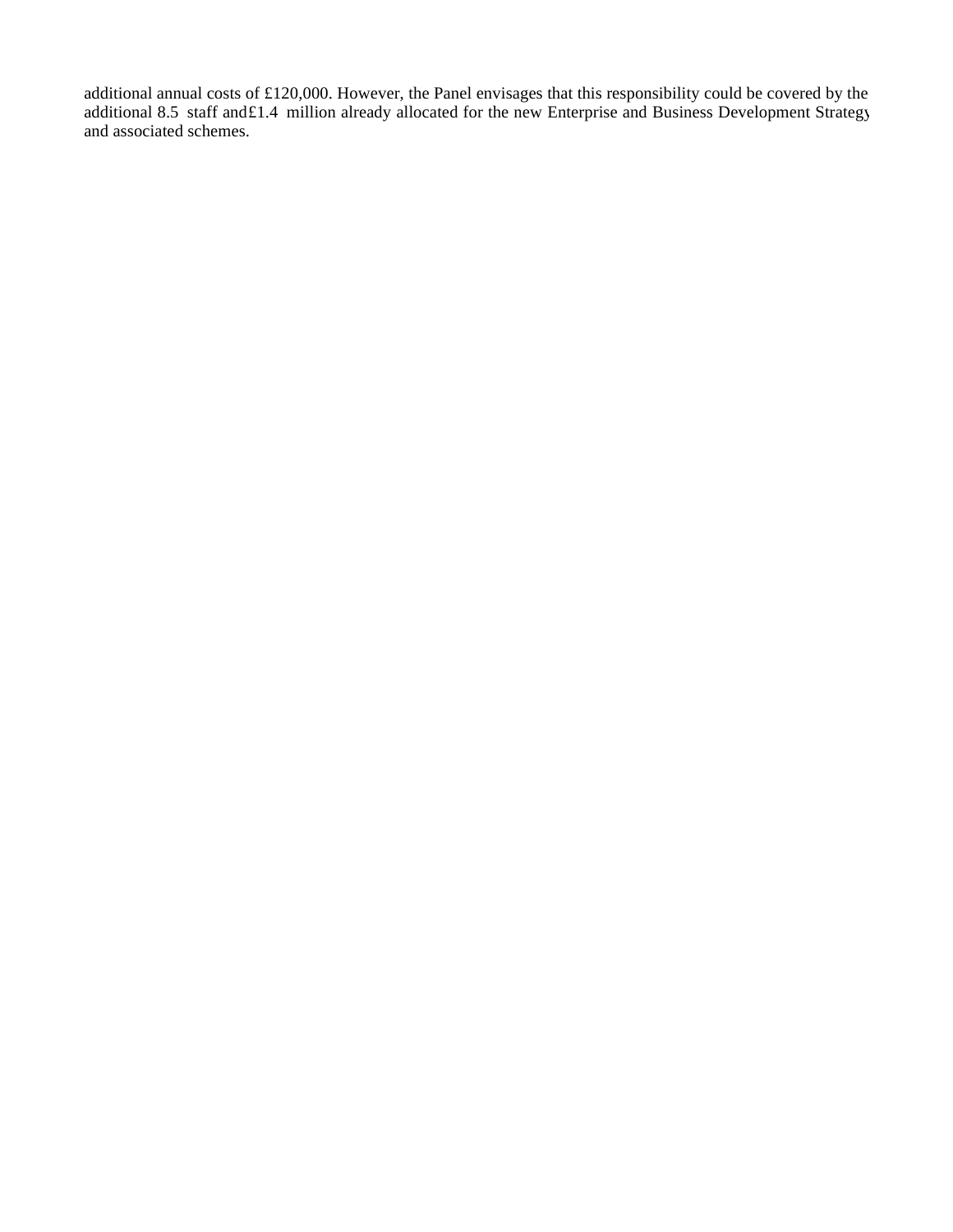#### **UNITS 1 AND 2, L'AVENUE LE BAS, LA RUE DES PRES TRADING ESTATE: RE-ASSIGNMENT OF LEASES (P.104/2004)**

#### **Lodged au Greffe on 7th June 2005 by the Committee for Postal Administration**

#### **THE STATES are asked to decide whether they are of opinion**

- (a) to approve the assignment of a 21 year lease, expiring on 30th June 2016, currently between Mrs. P. Parrington-Jackson as lessor and Jackson's Garage Limited as lessee to the Committee for Postal Administration, in respect of Unit 1, 46 L'Avenue Le Bas, Rue des Pres Trading Estate, St. Saviour, Jersey of approximately 21,539 square feet at a passing rent of £199,144 per annum (provided that the assignor has agreed to providing 2 months rent free immediately following assignment of the lease) and with rent reviews every 3 years to the greater of market value or the Jersey Cost of Living and with the next review being due on 1st July 2007;
- (b) to approve the assignment of a 21 year lease, expiring on 31st December 2009, currently between Mrs. P. Parrington-Jackson as lessor and St. Helier Garages Limited as lessee to the Committee for Postal Administration, in respect of Unit 2, 46 L'Avenue Le Bas, Rue des Pres Trading Estate, St. Saviour, Jersey of approximately 18,232 square feet at a passing rent of£150,000 per annum (provided that the assignor has agreed to providing 2 months rent free immediately following assignment of the lease) and with rent reviews every 3 years to the greater of oper market value or the Jersey Cost of Living and with the next review being due on 1st January 2006;
- (c) to authorise Jersey the Committee for Postal Administration, to pay
	- (i) the rents as they become due;
	- (ii) stamp duty amounting to approximately £18,000 relating to the registration with the Royal Court of the assignment of the lease in respect of Unit 1, 46 L'Avenue Le Bas, Rue des Pres Trading Estate, St. Saviour, Jersey; and
	- (iii) stamp duty amounting to approximately  $\text{\pounds}4,500$  relating to the registration with the Royal Court of the assignment of the lease in respect of Unit 2, 46 L'Avenue Le Bas, Rue des Pres Trading Estate, St. Saviour, Jersey; and
- (d) to authorise the Attorney General and the Greffier of the States to pass the necessary contracts on behalf of the Public.

#### COMMITTEE FOR POSTAL ADMINISTRATION

Note: The Finance and Economics Committee's comments are to follow.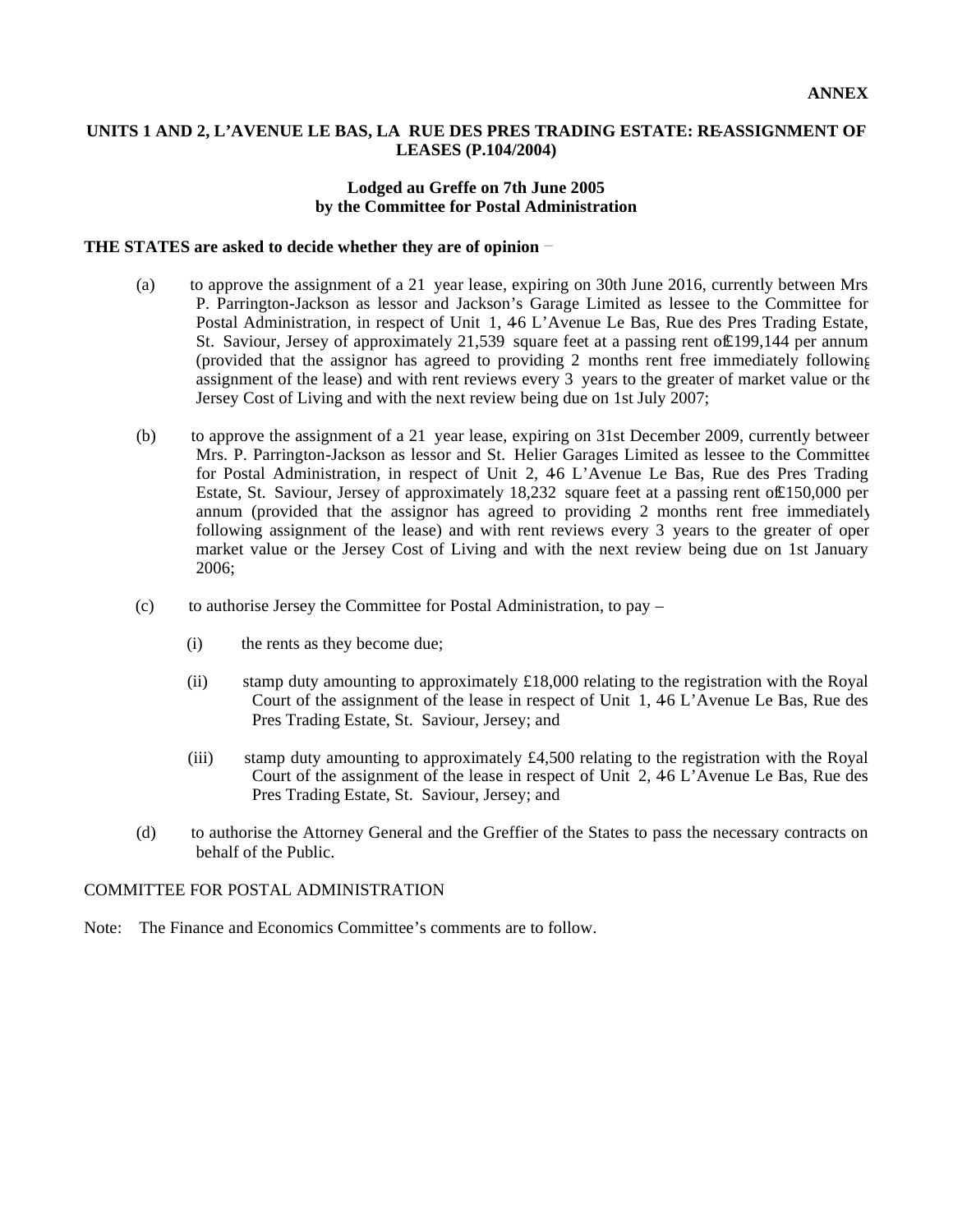#### **REPORT**

Jersey Post is currently experiencing rapid growth of its fulfilment operations, and it has a requirement to take on up to 40,000 square feet of warehousing accommodation to meet contracts which have been secured (subject to contract).

This significant business diversification is also seen as the key driver of profitability over the next few years as a producing other benefits to the Island's economy as a whole in terms of –

- new employment opportunities including some high value jobs;
- north/south sea transport links; and
- new tax revenues.

In particular, Jersey Post has secured its largest fulfilment contract to date subject to suitable premises being sourced. The potential benefit to Jersey Post is significant with the volume of items processed for this customer forecast to reach 5 million items for 2005 and up 8 million items for 2006 (based on the clients projected forecasts for United Kingdom sales only). In addition, this particular client offers the opportunity for Jersey Post's fulfilment business to expand into new markets within Europe which could see up to double the number of items processed (again based on the client's projected sales).

Warehouse accommodation has already been taken on at Rue du Port Elizabeth. This accommodation is being used to its full capacity and, whilst there are long-term opportunities for expansion in this location, they will not meet the shorter term requirements brought about by the imminent new business which Jersey Post's fulfilment business has secured. However, it is likely that Jersey Post would still require additional space at this location for its growing logistics operation.

In addition, Jersey Post has investigated the possibility of further developing its premises at Postal Headquarters, Rue des Pres. However, this option is not viable given both the impact such development would have on existing operations and the lack of space available at the site.

It is Jersey Post's view that, at this time, there are no other large-scale individual industrial buildings of sufficient size within the Island of Jersey which meet the immediate requirements of Jersey Post's fulfilment business. Whilst Jersey Post has been working with Sarre & Co. to identify suitable sites, the only alternative options are agricultural sheds which require permission for change of use and which are too small or poorly located for Jersey Post's requirements.

There are significant advantages of securing the site represented by Units 1 and 2, 4-6 L'Avenue Le Bas. These include: its availability, the close proximity to Postal Headquarters, suitable access for large vehicles, the provision of car parking, and the securing of Jersey Post's fulfilment business expansion needs for 2005 on one site.

The details of the leases for each of Units 1 and 2, 4-6 L'Avenue Le Bas, Rue des Pres Trading Estate, St. Saviour, Jersey are in summary as follows –

#### Unit 1, 4-6 L'Avenue Le Bas, Rue des Pres Trading Estate, St. Saviour, Jersey:

- (a) a 21 year fully repairing and insuring lease from 1st July 1995 to expire on 30th June 2016 (b) the property consists of  $-$ 
	- (i) a ground-floor internal workshop of approximately 11,063 square feet;
	- (ii) a ground-floor showroom and offices of approximately 7,274 square feet;
	- (iii) first-floor offices of approximately 549 square feet;
	- (iv) first-floor storage of approximately 2,653 square feet; and
	- (v) an external yard area providing parking.